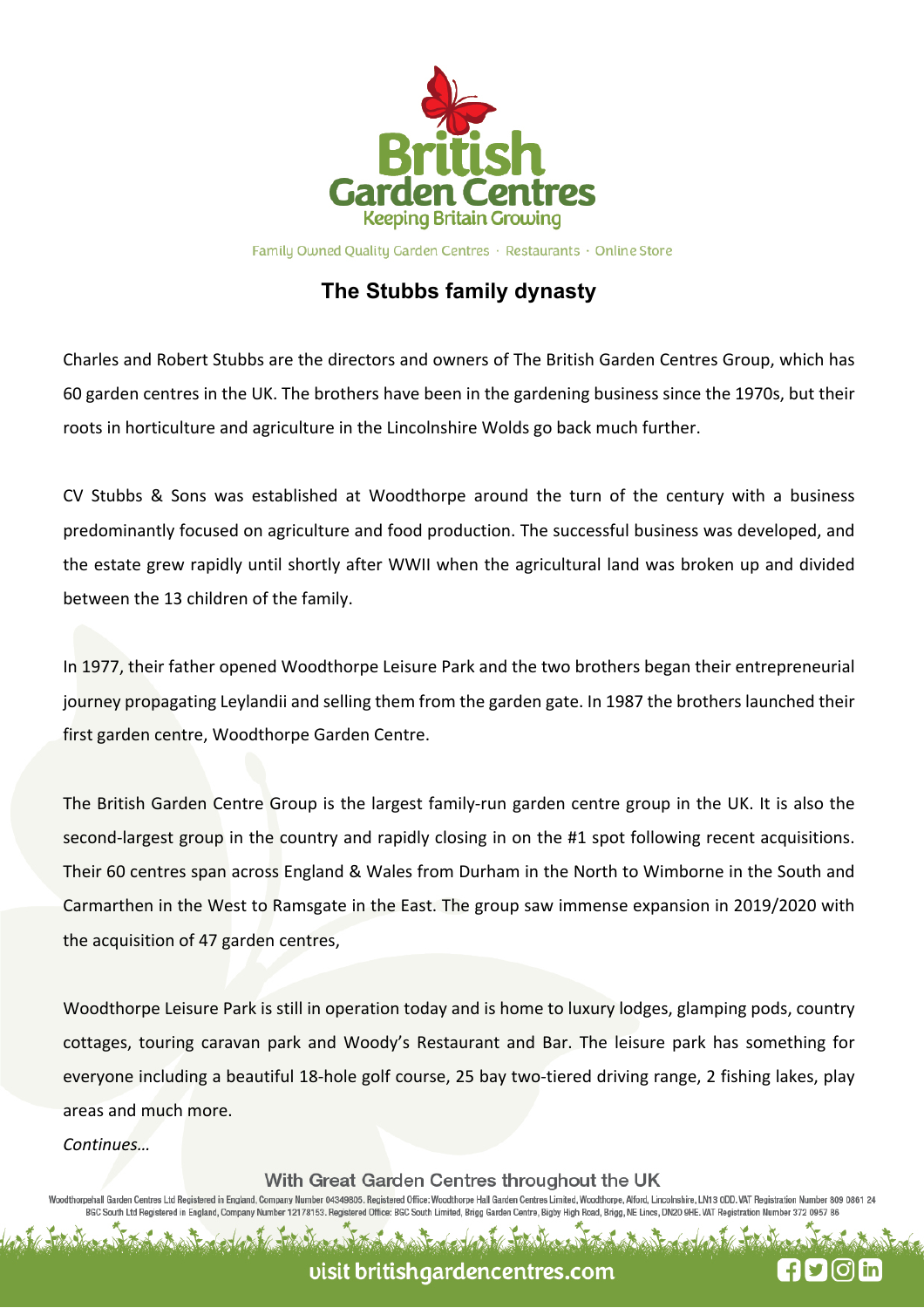

#### Family Owned Quality Garden Centres · Restaurants · Online Store

The Stubbs dynasty is ever-expanding with Charles' daughter Amy Stubbs recently becoming the Group Project and Development manager. She was previously the centre manager at their flagship Brigg Garden Centre in Lincolnshire. Her cousin, Abigail Stubbs is Assistant Manager at Woodthorpe Garden Centre, the original home of British Garden Centres.

Charles Stubbs believes the key to future success is in the skills and experience built up through exposure to all aspects of the business. He said: "Of course, it's a proud moment when you see the next generation developing and succeeding in the business, but they must earn their stripes in exactly the same way as any other many of the team. It's a fundamental pillar of our business strategy to develop talent from within the business wherever we can. We have a business philosophy that empowers our managers and their teams, so we need to be confident we have the best people."

The British Garden Centre Group is ever-expanding and developing to become the best garden centre group in the UK. The centres are all individually unique to the group and are incredible places to visit in the UK.

For more information visit www.britishgardencentres.com.

\_\_\_\_\_\_\_\_\_\_\_\_\_\_\_\_\_\_\_\_\_\_\_\_\_\_\_\_\_\_\_\_\_\_\_\_\_\_\_\_\_\_\_\_\_\_\_ENDS\_\_\_\_\_\_\_\_\_\_\_\_\_\_\_\_\_\_\_\_\_\_\_\_\_\_\_\_\_\_\_\_\_\_\_\_\_\_\_\_\_

#### **About British Garden Centres:**

British Garden Centres (BGC) is the UK's largest family-owned garden centre group with 60 centres around the country. The group is owned and led by The Stubbs family, who also own and operate Woodthorpe Leisure Park in Lincolnshire.

BGC was launched in 1987 with the opening of Woodthorpe Garden Centre by brothers Charles and Robert Stubbs. Since 2018 it has expanded rapidly with the acquisition of 50 garden centres allowing it to grow from its heartland to the business it is now with 60 garden centres spread from Carmarthen to Ramsgate, Wimborne to East Durham.

With Great Garden Centres throughout the UK

oodthorpehall Garden Centres Ltd Registered in England, Company Number 04349805. Registered Office: Woodthorpe Hall Garden Centres Limited, Woodthorpe, Alford, Lincolnshire, LN13 0DD. VAT Registration Number 809 0861 2<br>BG

## visit britishgardencentres.com